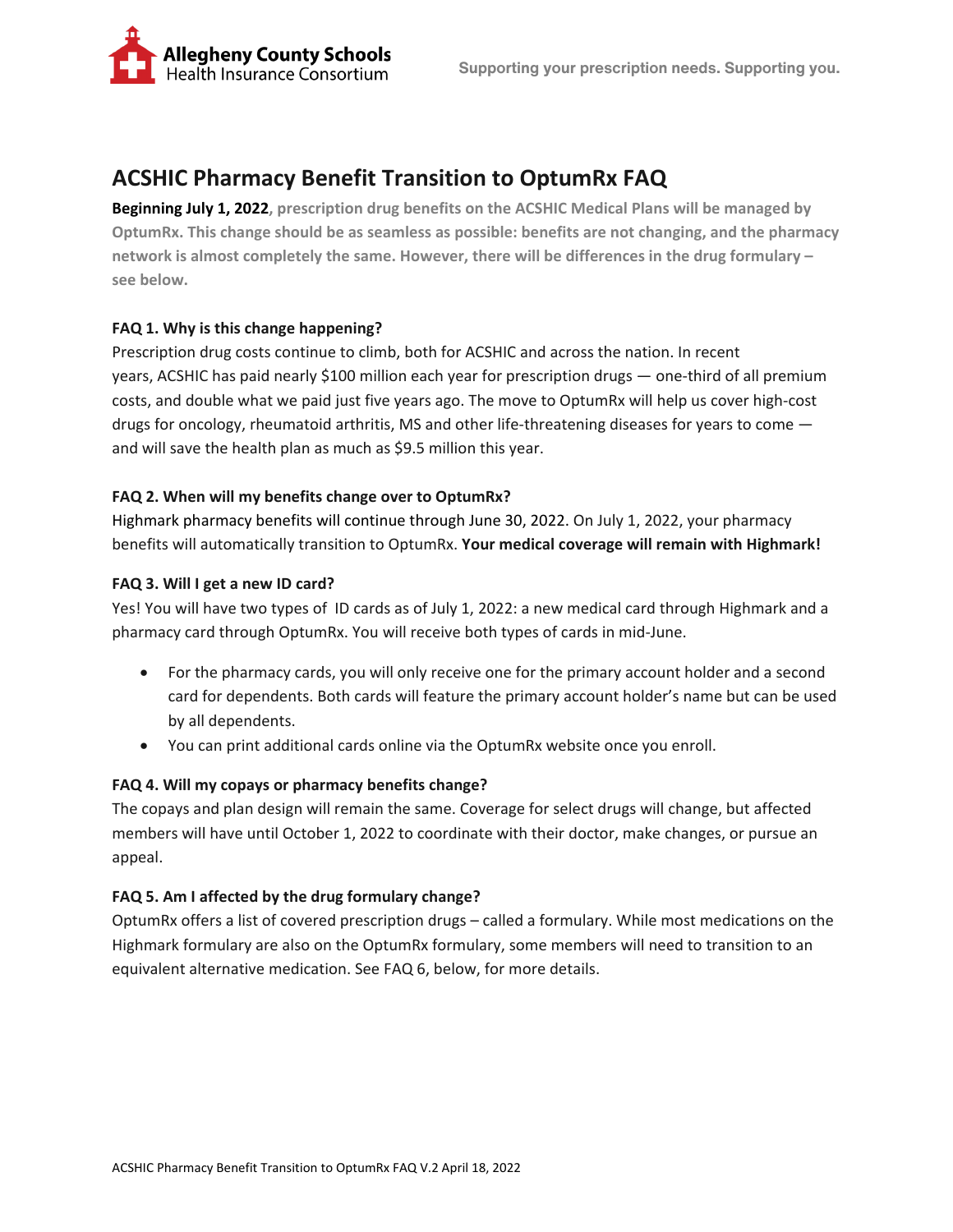

# **FAQ 6. What do I need to do before July 1, 2022?**

Starting in May, visit **welcome.optumrx.com/acshic.** You can learn about formulary changes, home delivery, and more. Keep an eye out for communications from OptumRx in the coming months:

#### • **If you are receiving a prescription at a retail location:**

- 1. You can continue to use your retail pharmacy after July 1.
- **2.** In June, you will receive a new prescription drug card from OptumRx.
- **3.** Use your new card after July 1 when you fill prescriptions.
- **4.** You do not need to take any other steps!
- **If you are receiving maintenance medications by mail or taking a specialty medication:**
	- **1.** Your open prescriptions and authorizations will be transferred to OptumRx or Optum Specialty Pharmacy. You will receive a letter in May or June with information about this change, which should happen automatically.
	- **2.** In June, you will receive a new prescription drug card from OptumRx.
	- **3.** Use your new card after July 1 when you fill prescriptions.
- **Members taking some specific medication may need to take an additional step:**
	- **1.** Some medications require special treatment, as they are not on the OptumRx formulary. You will receive a letter from OptumRx in May or June if you are taking one of these medications. Share the letter with your physician or ask OptumRx to reach out for you.
	- **2.** In these cases, the letter from OptumRx will ask you to change your prescription to an alternative clinically-equivalent drug by October 1, 2022.
	- **3.** Between July 1 and October 1, you will need to either:
		- Get a new prescription for an alternate drug on the OptumRx Formulary; **or**
		- Your doctor may pursue an appeal with OptumRx to keep your prescription as is.
	- **4.** In June, you will also receive a new prescription drug card from OptumRx. Use your new card after July 1 when you fill prescriptions.

# **FAQ 7. What if my refill is due in the early part of July?**

If you have a regular or specialty refill that is due around July 1, talk to your pharmacy or physician about an earlier fill to ensure you have enough of your medication. You can refill your prescription through OptumRx starting July 1, but it may take a few days to process your first fill.

# **FAQ 8. What if my mail order prescription runs out in early July?**

Because it can take a few days to get your first mail order refill, consider filling a few days early at the end of June with your existing mail order service.